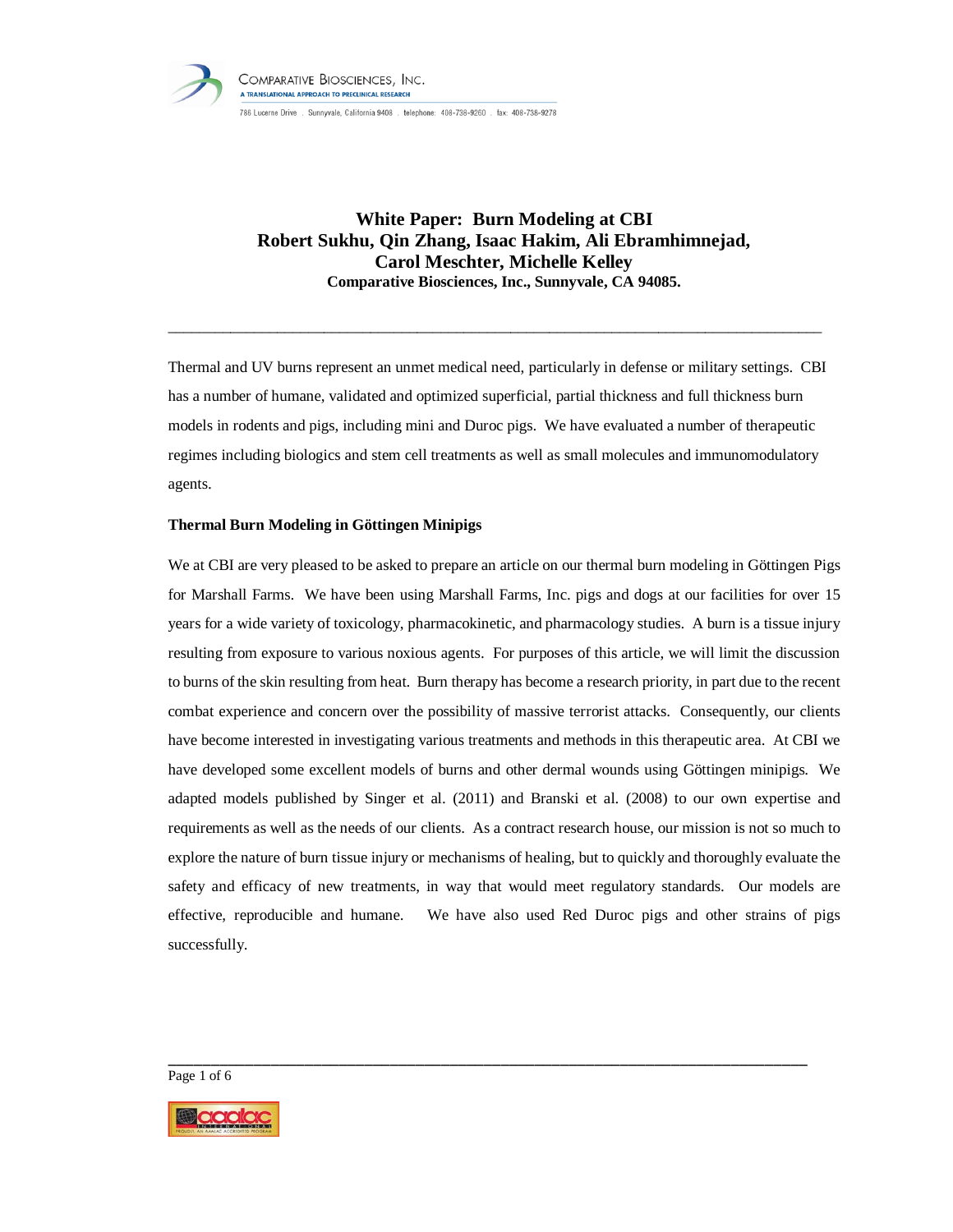

# **Types of burns**

There are 3 major types of dermal thermal burns:

- First Degree or Superficial: Superficial epidermis with hyperemia and no blistering
- Second or Partial Thickness: Affects epidermis and dermis-superficial (epidermis and papillary dermis) or deep (reticular dermis) (see Fig. 1)
- Third or Full thickness: Affects epidermis and dermis and extends to the subcutaneous tissue (see Fig. 2)

Some authorities also describe Fourth Degree burns, but these typically require extensive surgical treatment, including amputation, and are beyond the scope of this article.



# blister formation with inflammation and subjacent thermal collagen damage. HE 200x.

#### **Pain management**

Pain is always a concern in wound studies and must be managed carefully. We use intraoperative pre-emptive pain relief followed by a fentanyl patch with supplemental buprenorphine or butorphanol. Pigs are carefully monitored throughout the study for signs of pain or distress. CBI had an unannounced USDA inspection while we were performing one of these models and they found no deficiencies. It is worth noting that in

loss, deep and severe collagen damage and damage to

the underlying adipose tissue. HE 40x.

\_\_\_\_\_\_\_\_\_\_\_\_\_\_\_\_\_\_\_\_\_\_\_\_\_\_\_\_\_\_\_\_\_\_\_\_\_\_\_\_\_\_\_\_\_\_\_\_\_\_\_\_\_\_\_\_\_\_\_\_\_\_\_\_\_\_\_\_\_\_\_\_\_\_\_

Page 2 of 6

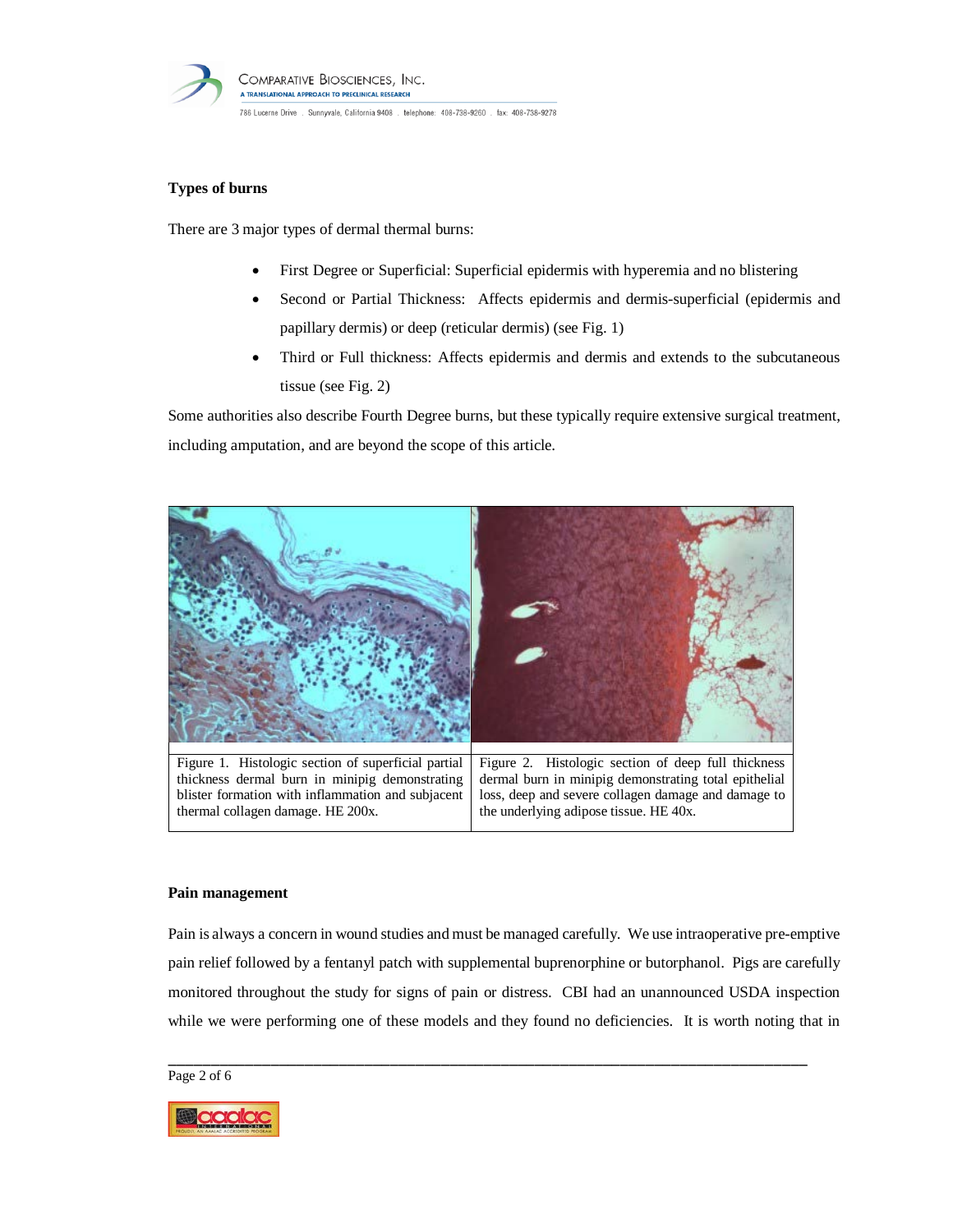

humans, first- and superficial second-degree burns are reported to be more painful than deep second- and third-degree burns.

## **Anesthesia and Surgery**

For anesthesia, we use a combination of pre-emptive pain relief, fluids, sedation induction, intubation and isoflurane maintenance. EKG, body temperature, blood pressure, respiratory rate, hemoglobin saturation are monitored. Animals are on heating pads. Strict asepsis is critical to all the surgical procedures.

#### **Burn induction**

We have developed a method to consistently induce a uniform burn that is either a first-, second-(superficial or deep) or third-degree burn (See Fig. 3).

# **Bandage changing and dressings**

Burn and wound management generally requires some sort of wound covering (see Fig. 4). The individual study protocol generally specifies the type of bandage changing and dressings. We are careful to keep stress and excitement and pain to a minimum during this sort of handling. The preconditioning of the animal is helpful in this regard.





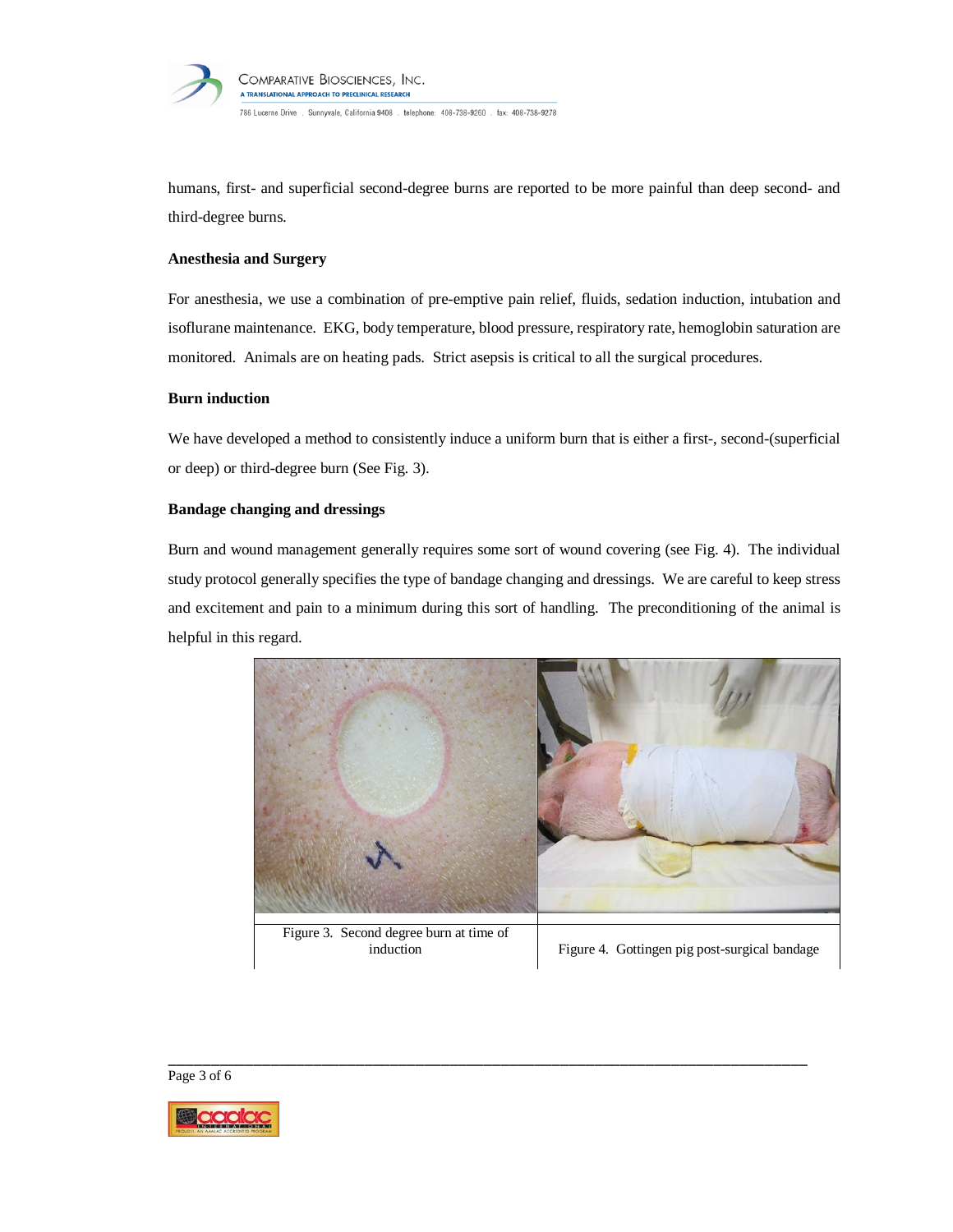

## **Burn treatment modalities**

There is a variety of treatment modalities that are of current interest including:

- Topical or systemic administration
- **Escharotomy and debridement**
- **Stem cell therapies**
- **Autologous cells and stem cells**
- **Small molecules**
- Biologics and immunomodulatory agents
- Bandaging or wound dressings
- **Sealants**
- Minced preps, split and full thickness grafting

Each modality may require variations on the model. Each study protocol is custom tailored to the needs of the client.

#### **Additional surgical procedures and biopsies.**

Protocols often call for additional procedures such as escharectomy, skin grafts or biopsies at intervals following the original burn procedure. With these procedures, pigs are susceptible to problems with anesthesia and recovery. Consequently, we have developed some techniques and methods to optimize these secondary procedures.

#### **Thermal Burn Modeling Endpoints**

As part of a program addressing the three Rs, we feel it is very important to obtain as much information from each animal as possible. At minimum we assess the following:

\_\_\_\_\_\_\_\_\_\_\_\_\_\_\_\_\_\_\_\_\_\_\_\_\_\_\_\_\_\_\_\_\_\_\_\_\_\_\_\_\_\_\_\_\_\_\_\_\_\_\_\_\_\_\_\_\_\_\_\_\_\_\_\_\_\_\_\_\_\_\_\_\_\_\_

- Wound healing progression with digital image analysis of wound size and closure
- Draize scoring
- **Transepidermal water loss**
- Body temperature and body weights, food consumption
- **Hematology and clinical chemistry**
- Serum and tissue markers of inflammation
- Serial biopsies
- **Histopathology and photomicroscopy**
- Special stains and immunohistochemistry

Page 4 of 6

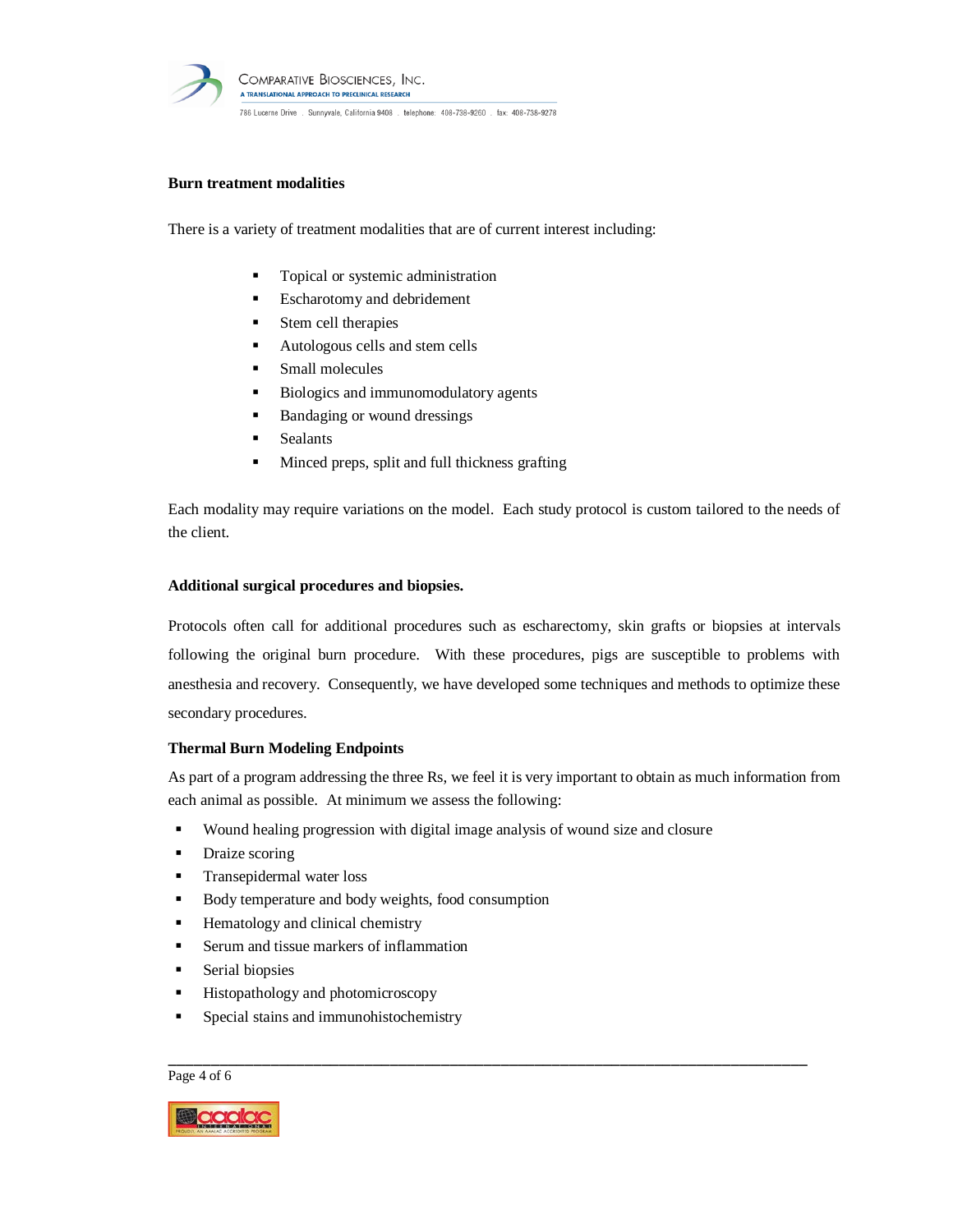

- **Histomorphometry**
- Custom upon request
- Complete, timely reporting suitable for regulatory submission (GLP and non-GLP studies)

#### **Preconditioning**

For preconditioning, pigs receive a physical exam and routine blood work. Pigs are acclimated to the facility and enrichment program. They are also handled, and practiced being carried and putting into a sling with positive re-enforcement. This helps facilitate bandage changing, scoring of wounds, biopsies and photography. It is important in burn and wound studies that the pigs are kept in the most stress free environment possible so that there is a little interference with the healing process as possible.

## **Nutrition**

High quality nutrition and good food consumption is important to success of the study. We provide an optimized diet plus supplements such as fruit and alfalfa.

#### **Environmental Enrichment**

Environmental enrichment is an important aspect of managing pigs on a wound study. They need to be kept comfortable and occupied to reduce fretting and damaging their bandages. Radios, television, toys, fruit, hay, alfalfa cubes, exercise pens, petting and scratching, are helpful.

#### **Why we like Göttingens at CBI**

As we optimized this model, we worked with several strains of pigs and settled on the Marshall Farms Göttingen Minipig. The pigs are physically uniform, free of disease, gentle, have good appetites and easy to handle and carry. Further, they handle multiple anesthesias, multiple sedations and restraint well. Subclinical conditions, particularly respiratory infections, can lead to poor surgical and anesthesia outcomes in swine, but the Göttingens are free of pulmonary pathogens. Another important feature of these pigs is their uniformity in size and shape and their growth curves. This is important in following wound progression and healing over time. We can also conduct modeling in disease states such as hypertension, diabetes and immune suppression in burn- and wound-healing studies to mimic human disorders

\_\_\_\_\_\_\_\_\_\_\_\_\_\_\_\_\_\_\_\_\_\_\_\_\_\_\_\_\_\_\_\_\_\_\_\_\_\_\_\_\_\_\_\_\_\_\_\_\_\_\_\_\_\_\_\_\_\_\_\_\_\_\_\_\_\_\_\_\_\_\_\_\_\_\_

Page 5 of 6